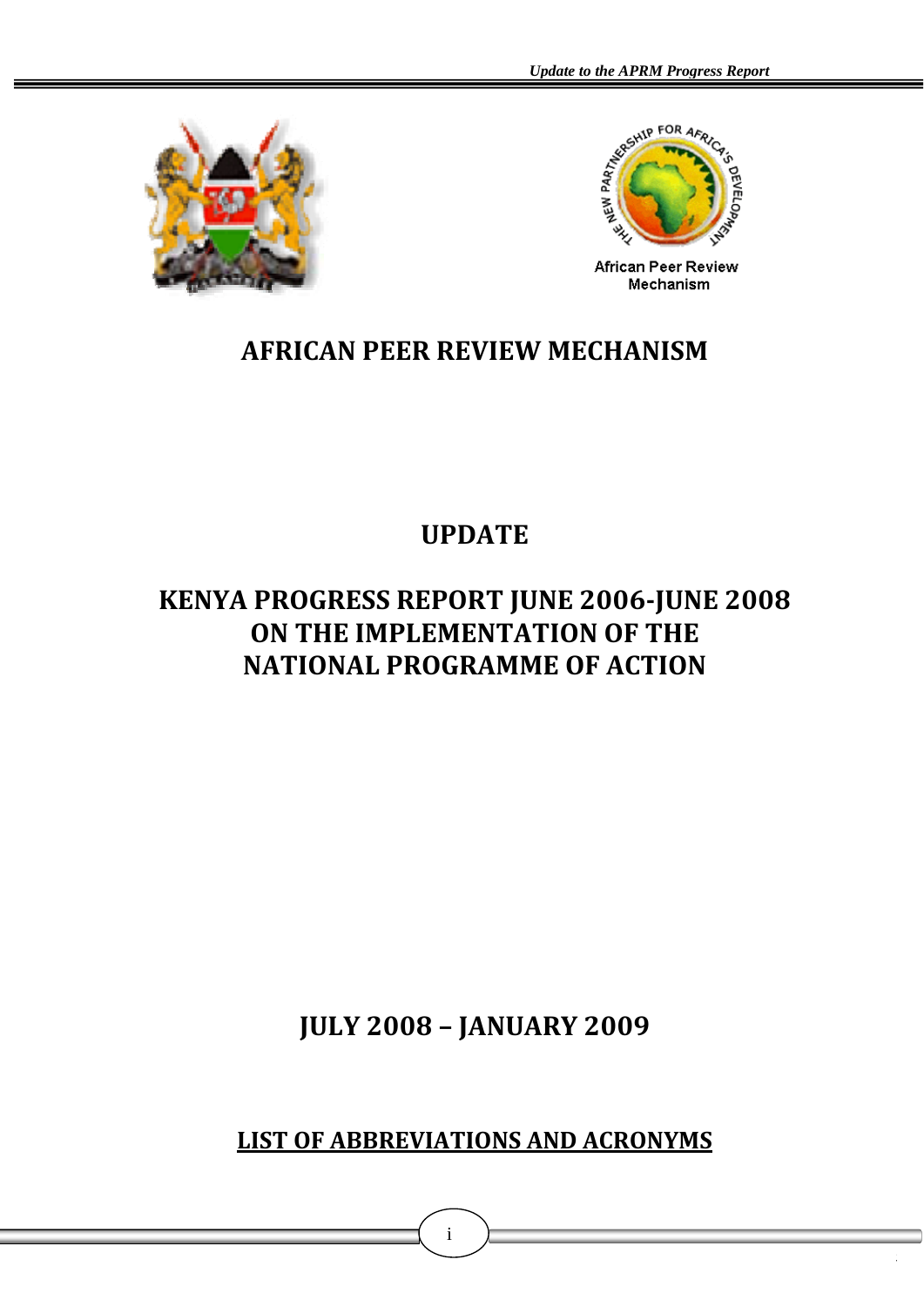| ADF           | Agriculture Development Fund                            |
|---------------|---------------------------------------------------------|
| <b>APRM</b>   | African Peer Review Mechanism                           |
| AU            | African Union                                           |
| <b>CBK</b>    | <b>Central Bank of Kenya</b>                            |
| <b>CDF</b>    | <b>Constituency Development Fund</b>                    |
| <b>CIPEV</b>  | Commission of Inquiry into the Post Election Violence   |
| <b>CMA</b>    | <b>Capital Markets Authority</b>                        |
| <b>CMA</b>    | <b>Capital Markets Authority</b>                        |
| <b>COMESA</b> | Common Markets for East and Southern Africa             |
| EAC           | <b>Eastern African Community</b>                        |
| <b>EEAI</b>   | <b>Environmental Education and Awareness Initiative</b> |
| <b>FTA</b>    | Free Trade Area                                         |
| GDP           | <b>Gross Domestic Product</b>                           |
| <b>ICT</b>    | <b>Information and Communication Technology</b>         |
| <b>IRA</b>    | <b>Insurance Regulatory Authority</b>                   |
| <b>IREC</b>   | <b>Independent Review Commission</b>                    |
| <b>ITMS</b>   | <b>Integrated Tax Management System</b>                 |
| <b>KENSUP</b> | Kenya Slum Upgrading Programme                          |
| <b>KEPSA</b>  | Kenya Private Sector Alliance                           |
| <b>KNSB</b>   | Kenya National Bureau of Standards                      |
| <b>KRA</b>    | Kenya Revenue Authority                                 |
| <b>KSH</b>    | Kenya shillings                                         |
| <b>MP</b>     | <b>Member of Parliament</b>                             |
| <b>MSE</b>    | <b>Medium Scale Enterprise</b>                          |
| <b>MTEF</b>   | Medium Term Expenditure Framework                       |
| <b>NEMA</b>   | National Environmental Management Authority             |
| <b>NEPAD</b>  | New Partnership for Africa's Development                |
| <b>NPOA</b>   | National Program of Action                              |
| <b>NSE</b>    | Nairobi Stock Exchange                                  |
| <b>PM</b>     | Prime Minister                                          |
| <b>PPAYE</b>  | Public Procurement Access to Youth Fund                 |
| <b>SACCO</b>  | <b>Cooperative Society</b>                              |
| SADC          | Southern Africa Development Cooperation                 |
| <b>UNDP</b>   | United Nation Development Program.                      |
| <b>USA</b>    | <b>United States of America</b>                         |
| <b>VAT</b>    | Value Added Tax                                         |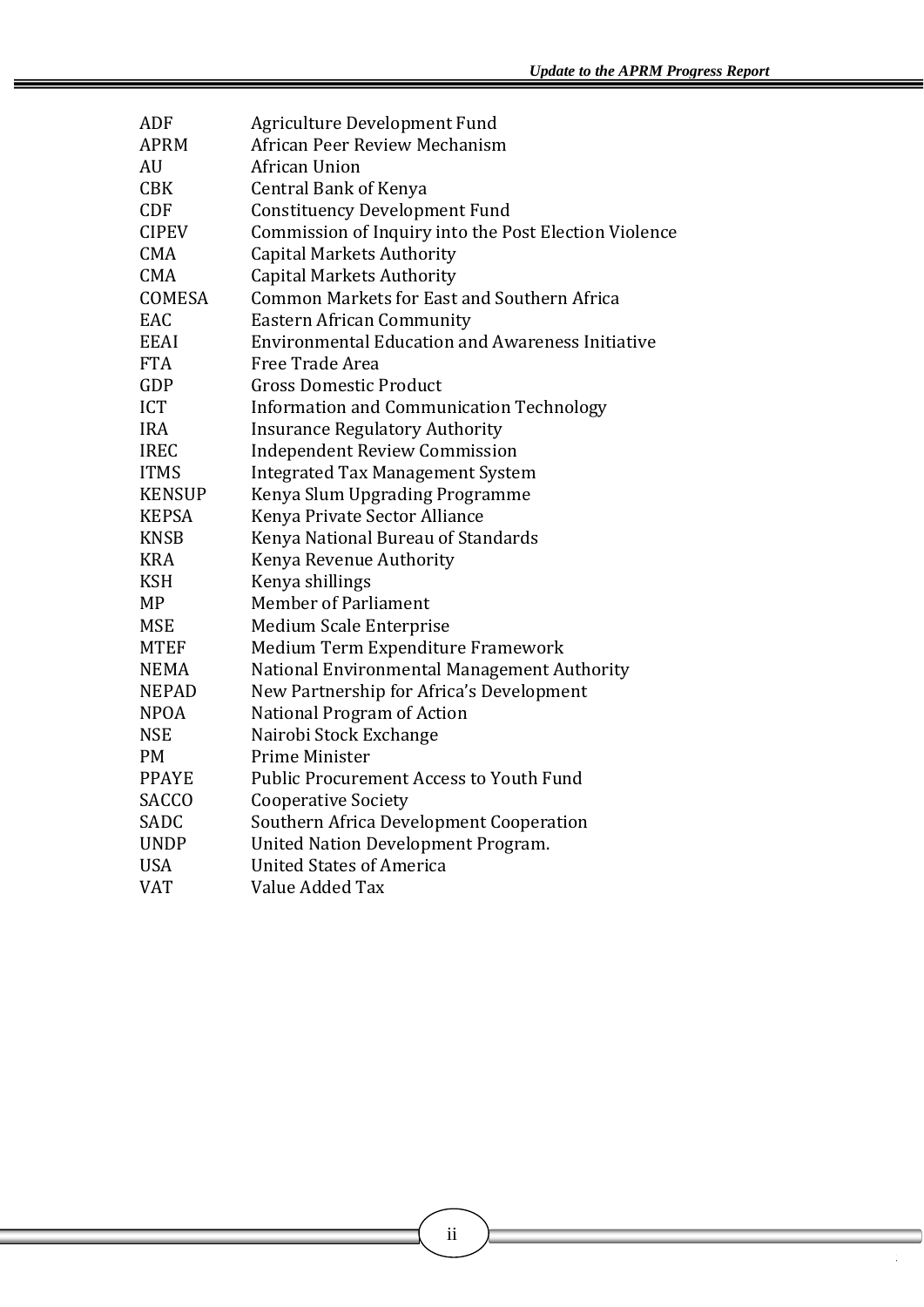# **INTRODUCTION**

Kenya's APRM progress report covering the period June 2006 - June 2008 was submitted to the APRM Secretariat in September 2008. It was initially scheduled for discussion by the 9th APR Heads of State Forum in Sharm‐el‐Sheikh, Egypt. The report was, however, not discussed at that meeting and is now scheduled for discussion at the 10th APR Heads of State Forum in Addis Ababa, Ethiopia in January 2009. Since the compilation and submission of the report, a number of developments worth highlighting have taken place in Kenya. It is against this backdrop that the NEPAD Kenya Secretarial found it necessary to update the June 2006 ‐ June 2008 report.

This update report incorporates the key events and activities that have occurred between the time the original report was compiled and the planned discussion of the report in January 2009. The report highlights the key events that have taken place in the four pillars, namely Democracy and Political Governance, Economic Governance and Management, Corporate Governance, and Socio‐economic Development. It includes actions taken by the Government to address some of the issues in the APRM National Programme of Action. The people's voices regarding their expectations on the performance of the Grand Coalition Government are also included.

In preparing this update, the NEPAD Kenya Secretariat Kenya carried out desk research on new developments in the implementation of the Kenya National Programme of Action. In addition, APRM Dissemination Forums were conducted in the period 17th‐20th November 2008. These forums were held in about 20 districts carefully selected to represent the provinces. They provided the NEPAD Kenya Secretariat with the people's voices that are reflected in this update.

# **THEMATIC UPDATES**

1

# **1.0 POLITICAL GOVERNANCE**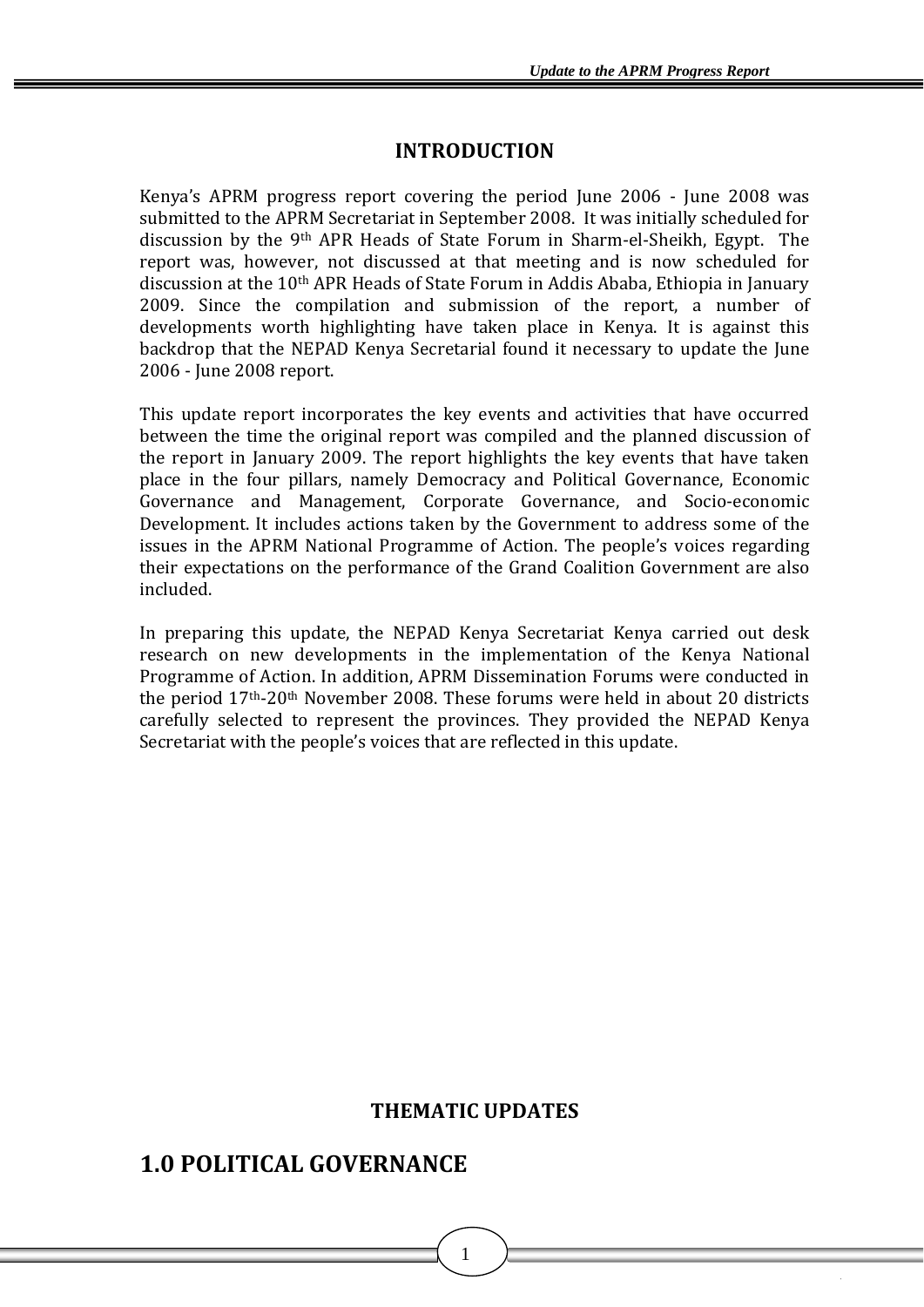# **1.1 Reforms Initiated after the Postelection Violence**

The aftermath of the December 2007 post-election violence in Kenya heralded a period of intense national scrutiny and dialogue among the key stakeholders culminating in a firm resolve by the Kenyan people to create a conducive environment for sustainable peace both in the short and long term. This is in line with the APRM's key recommendation that Kenya identifies mechanisms for reducing/preventing both intra and inter-state conflicts, which have been particularly incessant.

In this regard, the Government is hosting a major conference titled "*One Kenya One Dream; The Kenya we want*'' from 2nd – 4th February 2009 at which a widely representative array of stakeholders will converge to chart a way forward on how to build a more united country driven by values of justice, fairness, equity, peace, love and unity as enshrined in the Kenyan Constitution. In addition, the Government has set out to enact a number of legal mechanisms that would promote good governance and the rule of law, peace, security, and sustainable socio-economic development. This is through reforms that would guarantee justice, and equality for posterity.

These measures include;

# **1.1.1 The Truth, Justice and Reconciliation Commission Bill**

The passage of the Truth, Justice and Reconciliation Commission Bill 2008 by Parliament on 23<sup>rd</sup> October, 2008 was a step in the right direction. The Bill is expected to help deal with historical injustices, although the challenge for the government is to address potential overshadowing of the process by partisan interests. The Bill will culminate in the establishment of the Truth, Justice and Reconciliation Commission that will be mandated to broadly examine historical injustices that have plagued the Kenyan nation over the years and define appropriate measures for reconciliation and restitution for the victims of such ncidences. This is expected to end the culture of impunity and to set the country on i a path of sustainable peaceful co-existence.

# **1.1.2 The National Cohesion and Integration Bill 2008**

This Bill emanated from the deliberations of the National Dialogue and Reconciliation Committee on managing diversity. It seeks to establish a National Ethnic and Race Relations Commission as a body corporate that will be charged with the responsibility of facilitating and promoting equality of opportunities, good relations, as well as harmonious and peaceful co-existence among the various Kenyan ethnic communities.

This Bill was borne out of the realization that lasting peace and co-existence in Kenya cannot prevail unless the various communities cultivate goodwill among each other and have equal access to various opportunities that may arise without discrimination on the basis of ethnicity.

The National Assembly passed this Bill in November 2008, and it is currently waiting to be assented to by the President before it becomes law after which the aforementioned Commission will be set up. It is envisaged that this will provide the country with a clear framework on how to enhance equality in distribution of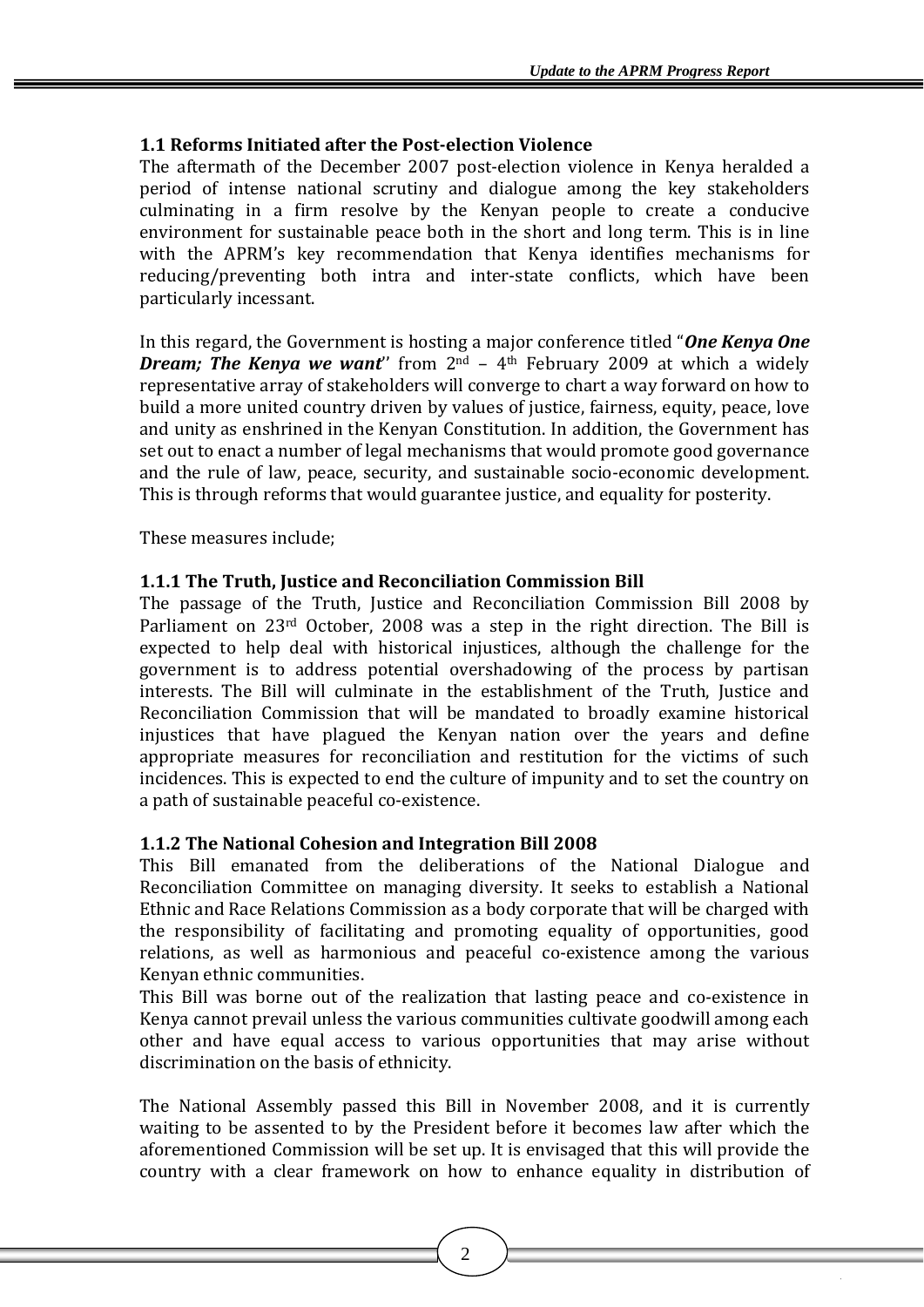resources, deal with the problem of ethnicity in the public sphere, and manage diversity.

# **1.1.3 The Commission of Inquiry into the Postelection Violence [CIPEV]**

The Commission of Inquiry into the Post-election Violence (CIPEV) is one of the commissions established by the National Dialogue and Reconciliation Committee which was brought about by the political crisis ensuing from the disputed Presidential elections at the end of 2007. CIPEV's terms of reference, published in the Kenya Gazette dated 23rd May 2008, were to investigate the facts and surrounding circumstances related to acts of violence that followed the 2007 Presidential Election and to investigate the actions or omissions of State security agencies during the course of the violence, and make recommendations as necessary. The Commission was initially given three months to complete its work, but was granted a number of extensions after which it submitted its final report to the President, the Prime Minister and to the Panel of Eminent African Personalities on 16th October, 2008.

The report's key recommendation was to form a local tribunal to charge individuals suspected of funding, participating in, and inciting, the violence, failure to which the list of the suspected individuals would be forwarded to the special prosecutor of the International Criminal Court, at The Hague. Towards this end, the Government is finalizing a legal mechanism to establish a Special Tribunal to try the suspects

#### *Citizens' Voices on the Grand Coalition Government*

*While a large majority of Kenyans support the Grand Coalition Government, and*

# *recognize the fact that it has helped rest Citizens' Voices on PostElection Violence*

Citizens were happy with the initiatives to address the post-election crisis.

- *p rf* **•** Most of the participants at the APRM Dissemination Forums agreed that all the perpetrators of the post- election violence, including the state organs  $\frac{1}{2}$  such as police should be tried locally.
- The people even recommended for the courts to be fashioned along the lines of the **Gacaca courts in Rwanda**. This would help expedite the cases and steer the country towards large scale reconciliation.
	- The people expressed hope that the Government will demonstrate commitment to the trial of the suspects behind the post-election violence.
- *C al were paracularly annappy that calling minister developments agency mindiversity*, *participally* • They were particularly unhappy that cabinet ministers often disagree in public over government policy, particularly on the issue of post-election *lopment suspects. They also expressed hope that efforts will be made to ensure that the Grand*

*Coalition Government works effectively and will not be derailed by selfish political interests.*

behind the post-election violence.

# *Recommendations*

*During the APRM Dissemination Forums, people spoke out and made the following recommendations on how to build sustainable peace and cohesion among Kenya's diverse communities.* 

3

• *Historical injustices relating to land, distribution of resources including inequitable development should be comprehensively addressed;*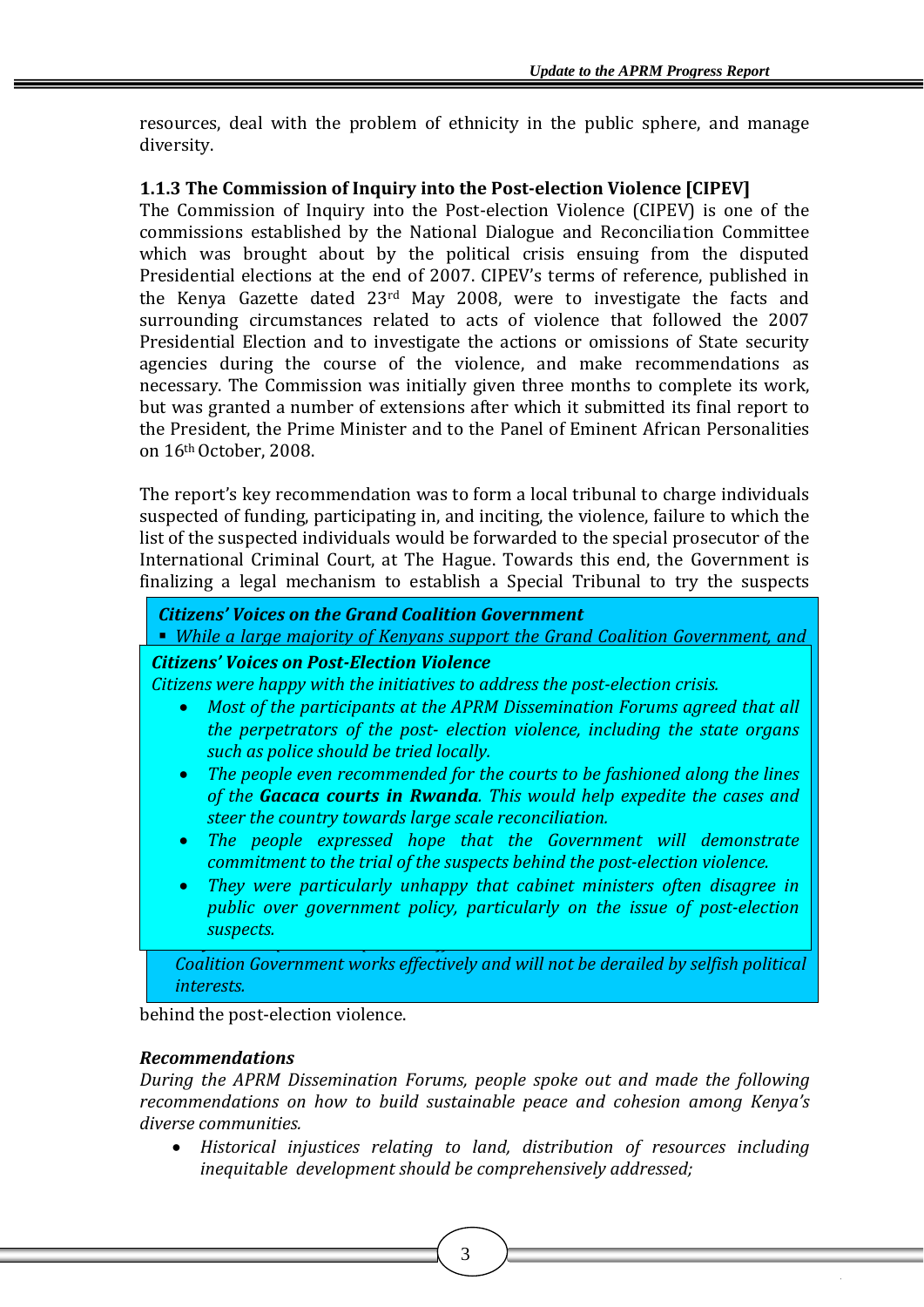• *The government should encourage the use of one official language in public places including all government offices; and the redrawing of current administrative boundaries (especially provincial boundaries) so that they cease to be based on ethnic considerations. This would address the problem of ethnicity.*

#### **1.1.4 Independent Review Commission (IREC)**

The Independent Review Commission [IREC] was set up on 14 March 2008 by the President in line with the resolutions of the National Dialogue and Reconciliation Committee. This Commission was mandated to investigate all the aspects of the December 2007 Presidential Elections and make findings and recommendations to improve the electoral process. Like the CIPEV, this commission submitted its report to the President, the Prime Minister and the Panel of Eminent Persons in which it declared that the 2007 Presidential Elections were 'irredeemably flawed' such that identifying who actually won was impossible. This report clearly outlined the process towards complete constitutional and electoral reforms.

It is important to note here that significant progress has been made in implementing the key recommendations of the IREC report. In this regard, the National Assembly passed the Constitution of Kenya (Amendment) Bill, 2008, setting the stage for the implementation of the crucial reforms recommended by the Independent Review Commission (IREC) on the 2007 elections.

This Bill was assented to by the President, thereby disbanding the Electoral Commission of Kenya and defining modalities of establishing an Interim Independent Election Commission of Kenya to oversee electoral reforms. In addition, an Independent Boundary Review Commission was also set up to review current constituency boundaries for improved representation. The government recognizes that this reform agenda is imperative for building a more stable and democratic Kenya.

# **1.1.5 Implementation of the Political Parties Bill**

The APRM Country Review Report for Kenya recognized the vital role that political parties play in a dynamic democracy but called on the Government to institute measures to instill good governance in the operations of political parties. The Political Parties Act 2007 responded to this requirement by providing legal mechanism for the registration, regulation and funding of political parties. The implementation of the Political Parties Act has officially commenced with only 38 political parties being formally registered by the Political Parties Registration as at 31 st December, 2008. The rest of the parties stand de‐registered until they comply f ully with this law.

#### **1.2 Constitutional Reforms in Kenya**

#### **The Constitution of Kenya Review Bill 2008**

In Vision 2030, the Government's blue print for Kenya's development, it is clear that the events associated with the 2007 post-election violence are going to always have a firm bearing on the Kenya's development. This has rekindled determination to review the current constitution. Towards this end, the Constitution of Kenya Review Bill 2008 was passed by Parliament and assented to by the President on 11<sup>th</sup>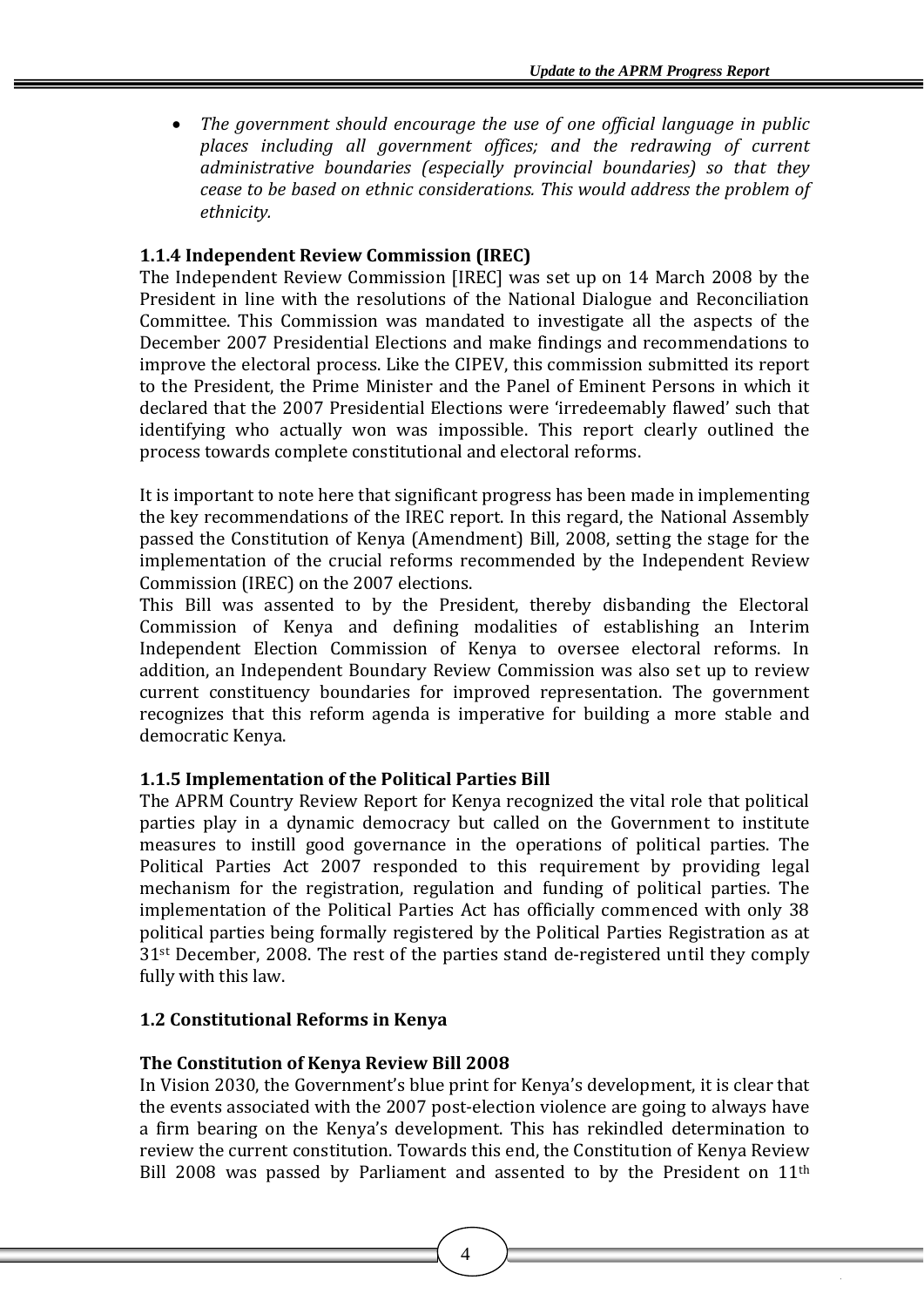December 2008. This Bill responds to the National Dialogue and Reconciliation Committee's recommendation that a review of the constitution of Kenya be completed within a period of 12 months.

In the wake of this Bill becoming law, the Parliamentary Select Committee [PSC] on the Constitutional reforms has been established. The PSC has already initiated the process of establishing a Committee of Experts to carry out the following functions;

[a] Identifying the issues already agreed upon in the existing draft constitutions

[b] Identifying the issues which are contentious or not agreed upon in the existing draft constitutions;

[c] Soliciting and receiving from the public written memoranda/presentations on the contentious issues

[d] Undertaking thematic consultations with caucuses, interest groups and other experts;

[e] Carrying out or causing to be carried out such studies, researches and evaluations concerning the Constitution and other constitutions and constitutional systems;

[f] Articulating the respective merits and demerits of proposed options for resolving contentious issues;

[g] Making recommendations to the Parliament Select Committee on the resolution of the contentious issues in the context of the greater good of the people of Kenya;

[h] Preparing a harmonized draft Constitution for presentation to the National Assembly;

[i] Facilitating civic education to create public awareness of constitutional issues

[i] Liaising with the Electoral Commission of Kenya to hold a referendum on the draft Constitution; and

[k] Doing such things as are incidental or conducive to the attainment of the objects and principles of the review process.

#### *Citizens' Voices*

- *Enact a new constitution based on the Bomas draft*
- *Clearly define the roles of the PM and those of the Head of the Public Service*

#### **1.3 Protection and Promotion of the Rights of Children and Young Persons**

Within the period under review, the Youth Fund signed a contract with the International Organization for Migration to assist Kenyan youth secure employment abroad. This is in line with the Youth Fund's mandate to facilitate employment for over 10 000 young people abroad, converting the country into a vibrant labor market for the global economy.

In order to further empower the Kenyan youth economically, the Ministry of Youth Affairs and Sports will be seeking an expanded budgetary allocation in the next financial year as it seeks to address the problem of youth unemployment in Kenya. In pursuit of this, the Ministry is planning a retreat with MPs to sensitize them on the plight of youth in Kenya, and the need to maximize resources to support youth development. The Youth Fund has so far paid out over 1.4 Billion Kenya Shillings to entrepreneurial youth with over 68 percent of successful applicants being young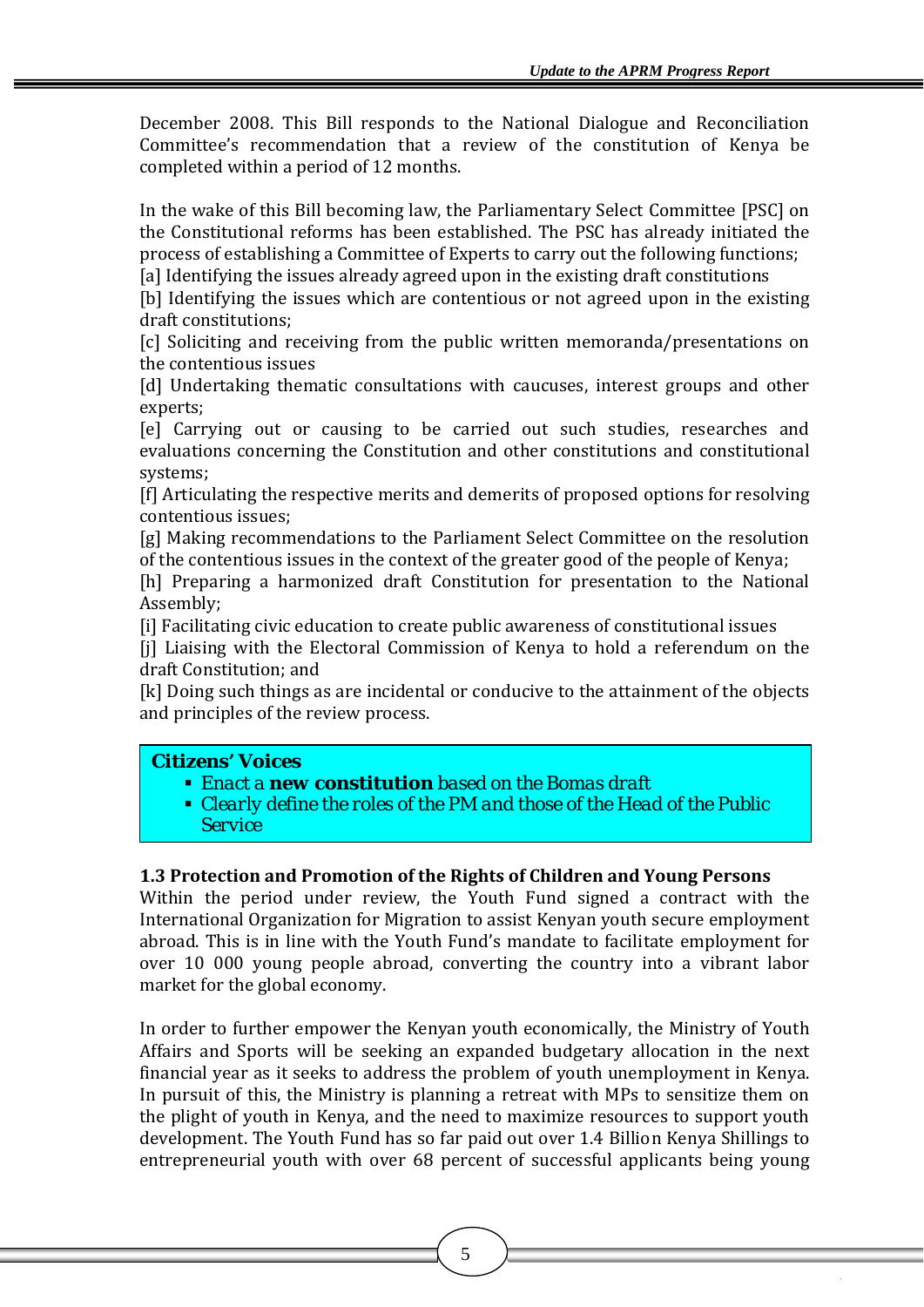women. This has enabled the funding of over 42, 000 youth enterprises, forcing the Ministry to actively look for more financing

# **2.0 ECONOMIC GOVERNANCE AND MANAGEMENT**

The Economic Governance and Management pillar seeks to examine progress made in the implementation of the National Programme of Action, as regards this thematic area. It shows the accomplishments made between July 2008 and December 2008. It highlights key challenges that Kenya is facing in implementing the National Programme of Action, and further incorporates the voices of the people, as far as economic growth and development is concerned.

# **2.1 Achieve Compliance with Best practices in the Financial Sector**

The Government plans to table a supplementary budget seeking to balance development and increased spending for subsidizing food, education, health care and energy. This is in response to the manner in which increased food subsidies and reprieves on tax levied on fuel affected the Government's financing, leading to some significant deficits in the 2008 budget. In actual fact, the budget deficit stood at 127 Million in June 2008 when the budget was read but due to improved tax revenue collection by the Kenya Revenue Authority this deficit has been substantially reduced.

Nonetheless, the Government has instituted measures aiming at enhancing stability, efficiency and competitiveness of the financial sector. Various key measures were introduced during the period under review i.e. June 2006 – June 2008, and are still on‐goin g.

They in clude:

- **Operationalisation of the Insurance Regulatory Authority (IRA),**
- Review of the Capital Markets Authority (CMA) Act to strengthen its regulatory role,
- Publishing of a Modern Banking Bill (2007) to benchmark local commercial banks to international standards.

In addition, on 13th November 2008, Parliament passed the SACCO Bill which will regulate the 170 Billion savings and credit co-operative societies. SACCOs will now be in direct competition with commercial banks after Parliament allowed them to offer banking services.

# **2.2 Enhance Kenya payments systems**

The Kenya payments system strategy aimed at ensuring that the payments system in the country complies with the ten core principles for systematically important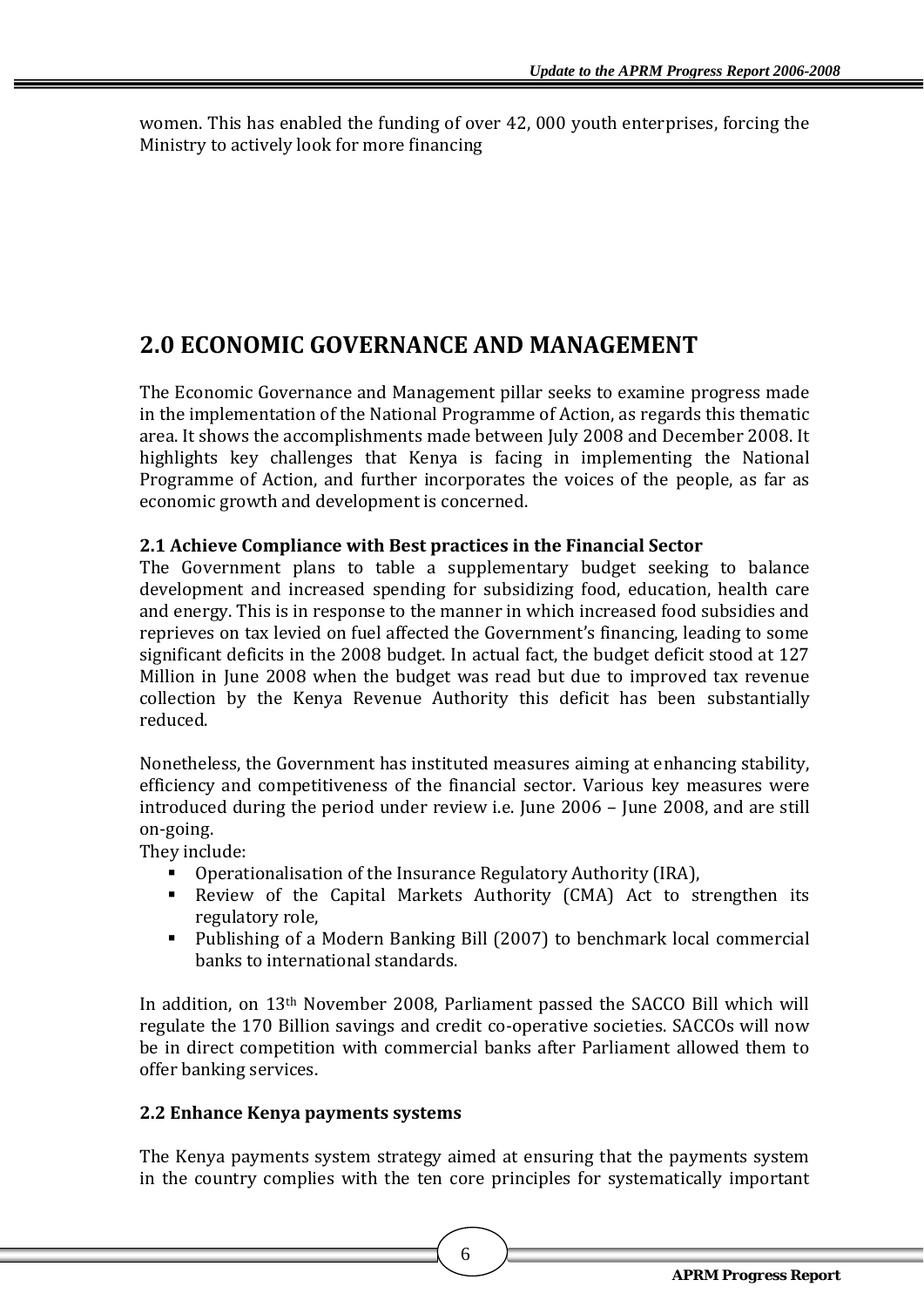payments system is being implemented within the current review phase. Within the 2008/09 budget, the Government has pledged to enact the National Payment System Bill 2008. The CBK has already put in place the necessary policy framework on oversight of payments systems.

# **2.3 Recent Macroeconomic Developments**

# **[a] Economic Growth**

After growing by 7 percent in 2007, real GDP is expected to slow down in 2008 following economic disruptions in the first quarter and high food and fuel prices. Real GDP recovered to 3.2 percent in the second quarter of 2008 from a decline of 1 percent in the first quarter of 2008. The effects of the recent global financial turmoil are yet to play out, but they are likely to affect growth prospects. With expected continued recovery in the second half of 2008, the target of 4.5 percent growth still seems achievable, albeit with downside risks.

# **[b] Inflation**

According to the Quarterly Economic and Budgetary Review, First Quarter 2008/2009, the month‐on‐month overall inflation was at 28.2 percent in September, 28.4 in October and 29.4% in November 2008. The high inflation continued to reflect increased prices of food and fuel following developments in the global commodity prices and supply and distribution constraints of staple food. It is important to note, however, that there is an upward bias in the computation of the index, which the Kenya National Bureau of Standards [KNBS] is in the process of addressing in line with international standards.

The underlying rate of inflation, as measured by excluding food and fuel items, rose beyond the 5% target to reach 8.6% in September and 8.7% in October 2008. This is mainly due to the pass-through effect of higher food and fuel prices, strong expansion in money supply as well as the recent depreciation of the shilling.

*During the course of the Dissemination Forums held in November 2008, it was noted by the various stakeholders that the inflation rate was still increasing, affecting food prices and yet the income levels have stagnated. This has in-turn reduced the purchasing power of the 'ordinary' citizens.* 

# **[c] Exchange rate**

Since June 2008, the Kenya shilling has depreciated partly due to increased demand for foreign currency to finance the rising importation of petroleum and food. From a level of Ksh. 62.2 against the US dollar in April 2008, the shilling depreciated to Ksh 64.7 in June and Ksh.75 in October 2008. The Kenya shilling has, however, strengthened against other major currencies due to the weakening of these currencies against the US dollar in the international currency markets.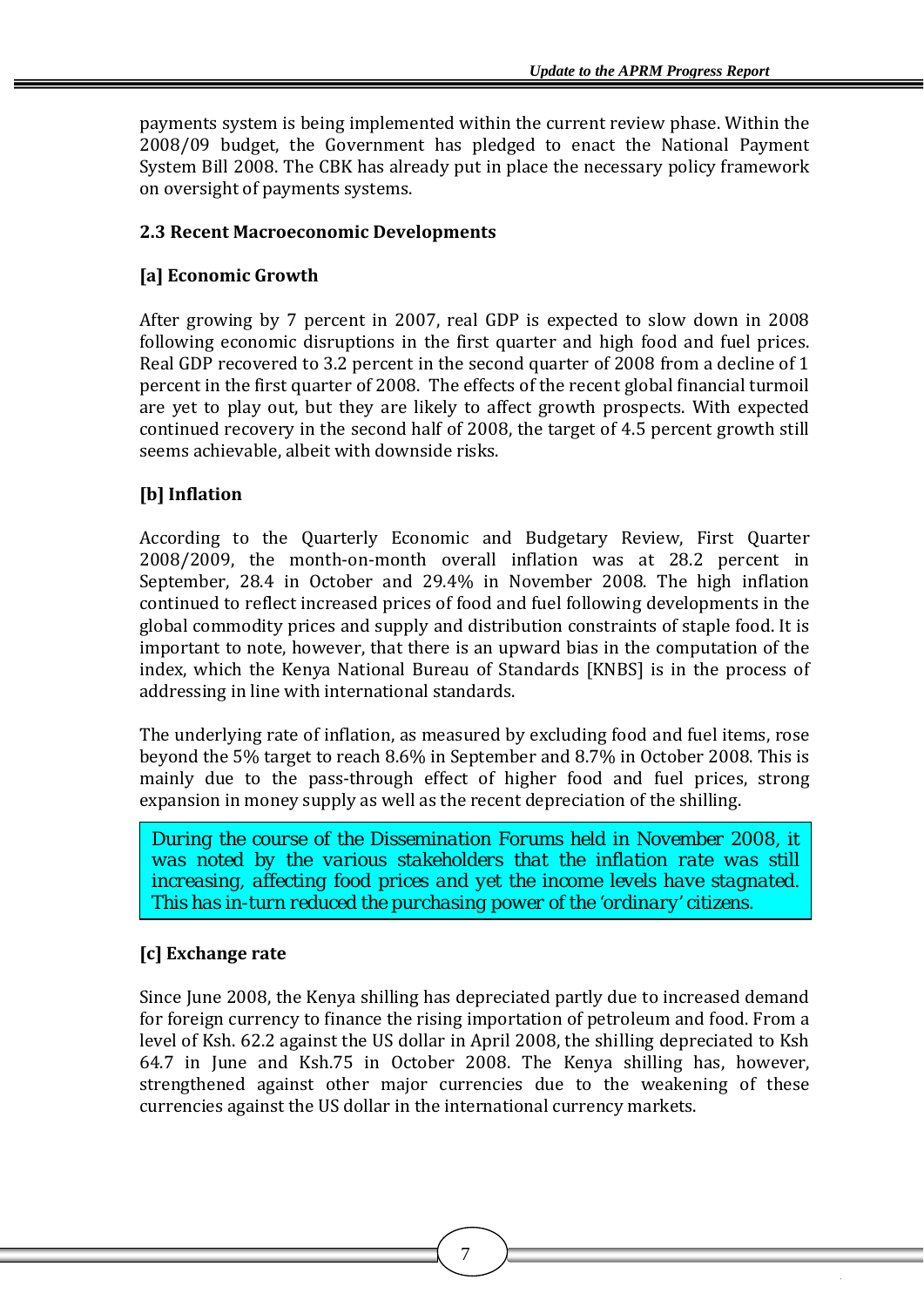# **[d] Interest Rates**

Interest rates for the 91‐day Treasury bill rose from 6.9 percent in March 2008 to 7.3 percent in April and 7.7 percent in June 2008. By September 2008, the 91‐day Treasury bill rate was still at the level of 7.7 percent, mainly due to the tight liquidity situation in the banking system. Average commercial bank lending rates have increased marginally to 16%, up from 14% in 2007, due to the rise in inflation.

# **2.4 Maintaining a stable and predictable domestic borrowing**

According to the CBK Monthly Economic Review Journal, public debt as a percentage fell from 42.8% to 41.7% in August 2008, while the domestic debt to GDP ratio fell from 21.1% to 21.0% during the same period. Within the 2008/09 financial year, the Government is looking to issue a sovereign bond to raise Ksh. 33.6 Billion, mainly to finance infrastructure.

#### **2.5 Increase budgetar allocations social sectors, especially health and y education**

Analysis of ministerial expenditure shows that the Government continued to shift budgetary resources toward priority social sector projects/programs. In the first quarter of the 2008/09 fiscal year, the ministries of Basic Education, Higher Education, Science and Technology, Medical Services and Public Health and Sanitation, accounted for 42.6 percent of total recurrent expenditure.

In the agriculture sector, the Government's spending is at around 4.5 percent of total expenditures, but the President promised to increase it to 8% in the next fiscal year. The promised increase, however, still falls short of a declaration by AU Heads of States in Mozambique in 2003, where they committed to allocate at least 10% of budgetary resources to the sector.

The Ministry of Agriculture is also preparing a Bill which will set up an Agriculture Development Fund (ADF). The legislation will complement the existing financing schemes.

#### **2.6 Increased stakeholder participation in policy, planning and budgeting, at national and subnational level and Public Private Partnerships**

The Medium Term Expenditure Framework [MTEF] Budget – Public sector hearings were done and this is still a continuous process, which will be done again for the 2009/10 budget.

# *Voices of Citizens on Participation*

 *There is still need according to the citizens, to institutionalize participation and to even extend the consultation to sub-national level.*

Partnerships in policy formulation, budgeting and planning have been formed with EPSA. The Office of the Prime Minister has also initiated various partnerships with K the private sector, including quarterly roundtable talks.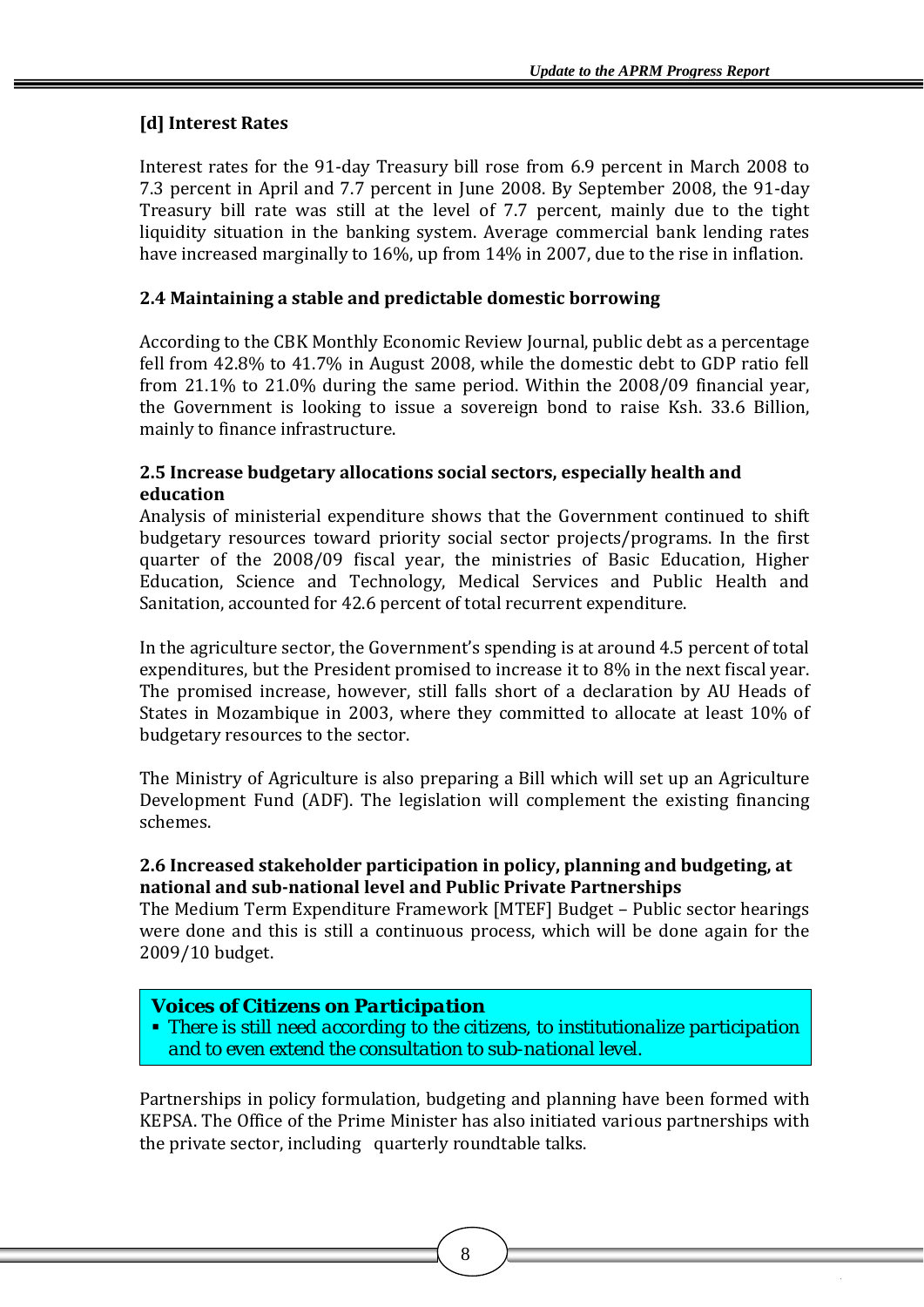#### **2.7 Promotion of Sound Public Finance Management**

The Government recognizes the importance of strengthening the link between budgeting and planning. In this regard, all ministries and public agencies have been developing and implementing strategic plans, in line with their various performance contracts which are currently being streamlined with the Vision 2030 and Medium Term Strategy (2008‐2012). A Draft Local Government Bill has been developed by the Ministry of Local Government and is currently being reviewed by the Attorney General's chambers.

# *Citizens' Voices on Corruption*

- *The Government has made concerted efforts to fight corruption at all levels, though the slow judicial system has been seen as an impediment to prosecution of corrupt officials.*
- *The citizenry still feel that the Government has not been dealing with senior Government officials who are mentioned as being corrupt, and there has still been a growing list of corrupt deals in the Grand Coalition Government.*

#### **2.8 Acceleration of Regional Integration**

In an effort aimed at accelerating regional integration in the region, Kenya participated in a historic COMESA, EAC and SADC Tri‐partite Summit on 22nd October, 2008 in Kampala, Uganda. This Summit took unprecedented decisions in these extraordinary times by defining the new social, political and economic geography of the Eastern, Northern, Southern and Indian Ocean region; the decision to immediately begin the merger of COMESA, EAC and SADC and to establish, within twelve months, a timetable for a pan-regional Free Trade Area (FTA) from Cape to Cairo. In the medium term, a Customs Union, for the entire region was agreed upon.

In addition, the Government's implementation of the Protocol on the Establishment of the East African Community Customs Union entered its  $5<sup>th</sup>$  year on  $1<sup>st</sup>$  January 2009, thus spelling out measures for reduced rates for importing amongst the EAC member states.

# **3.0 CORPORATE GOVERNANCE**

#### **3.1 Promoting an enabling environment and effective regulatory framework for economic activities**

The Government has been working at ensuring that the business climate in Kenya is transformed through improving its performance in the Doing Business Index. This is through cutting down licenses and other statutory requirements needed for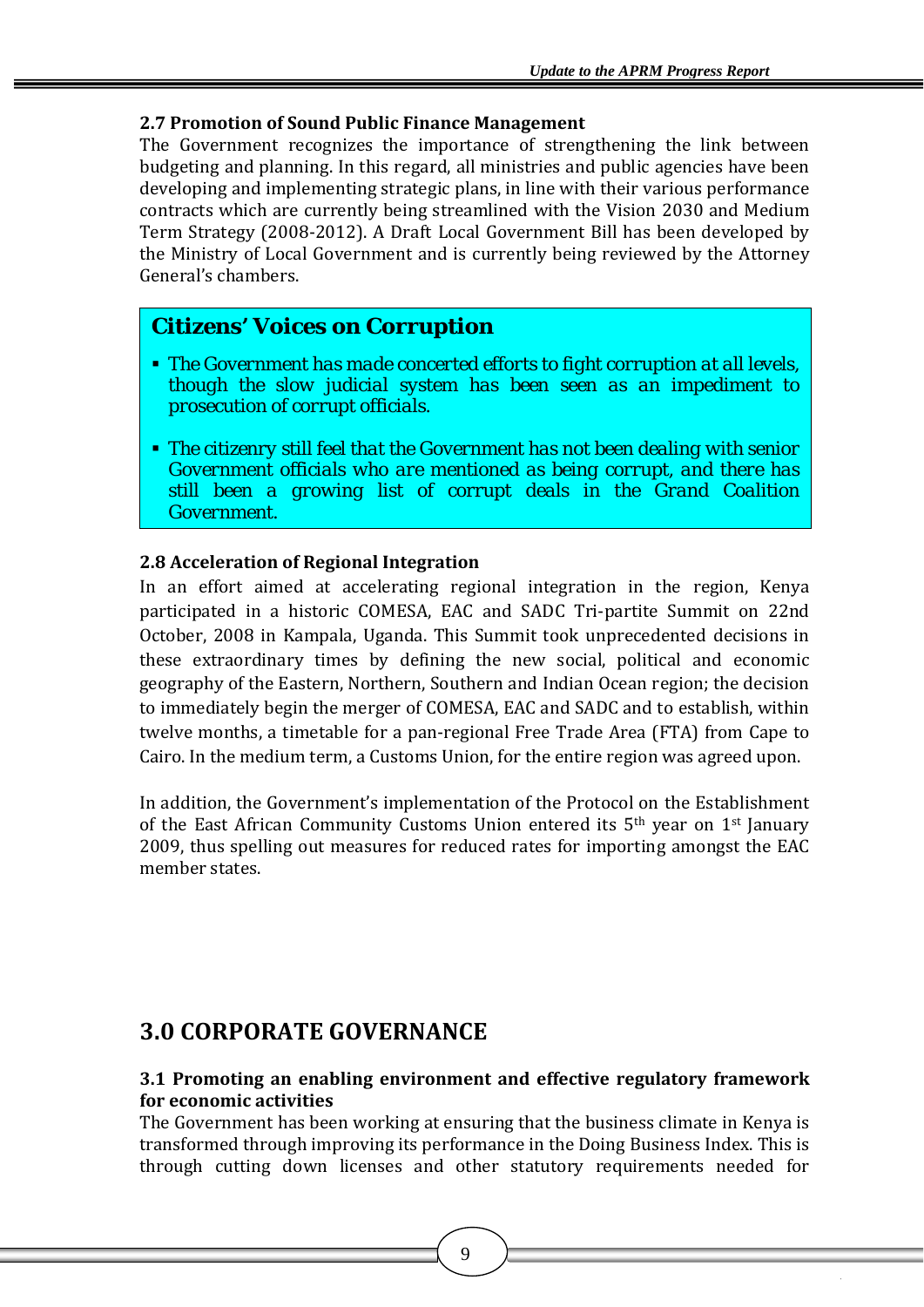starting, expanding or exiting from doing business in Kenya. In this regard, a call for consultancy proposals for the review of the environment of lease financing to increase the uptake of what is considered as cheaper borrowing option for businesses wishing to expand has been advertised. It is expected to be finalized by January 29<sup>th</sup>. Other measures include the demutualization of the NSE i.e. the separation of management from ownership, hence professionalizing and improving its general efficiency.

Key priorities of the Government in seeking to address the corporate governance challenges are efforts aimed at reforming the Capital Markets Authority and enhancing regulation of banking procedures. In addition, the Government has set in motion the process of reforming the Nairobi Stock Exchange, in order to protect the nvestors' money from being embezzled by dishonest stockbrokers and thereby i boosting investor confidence in the stock market.

# **3.2 Creating an enabling environment for development of MSEs**

It is critical for MSEs to adhere to tenets of good corporate governance without which attracting capital from outside sources like banks and investors would prove a difficult, even impossible task. It has been recognized within the Vision 2030 that Small and Medium Enterprises are the engines of Kenya's economic growth, providing 50 percent of jobs and 60 percent of wealth creation.

#### **3.3 Provide affordable and accessible credit to the private sector including MSE's**

In measures aimed at enacting a legal framework to guide public‐private partnerships in funding public projects, the Government has already initiated the process of enacting a specific law on private public partnerships. Once enacted, the law will allow the private sector to directly invest in public projects in partnership with the Government, particularly in the infrastructural sector which is capital intensive.

#### **3.4 Attract more Companies to list at the Stock Exchange**

In the recent past, and with the ongoing global financial crisis, the Nairobi Stock Exchange [NSE] has remained a viable avenue for the acquisition of capital for both private and public companies and state owned enterprises [SOE]. For instance, the Co‐Operative Bank Initial Public Offer that was concluded in December 2008 registered 80 percent subscription allowing the bank to raise the much required capital and share value. This particular IPO brought to two the number of successful capital markets stock exchange transactions that the Nairobi Stock Exchange had facilitated to date; as part of only 27 capital markets transactions in Africa. In recognition of this fact, the Global Competitive Index October 2008 ranked the NSE 25<sup>th</sup> worldwide as far as equity financing is concerned.

#### **3.5 Reforms in the NSE**

The NSE now has a new code of conduct to regulate dealings of the members in a deliberate effort to sustain investor confidence, particularly in the wake of the sudden collapse of a number of stockbrokers under mysterious circumstances. This code is meant to bolster NSEs membership rules and establish best practices between the stockbrokers and their respective clients.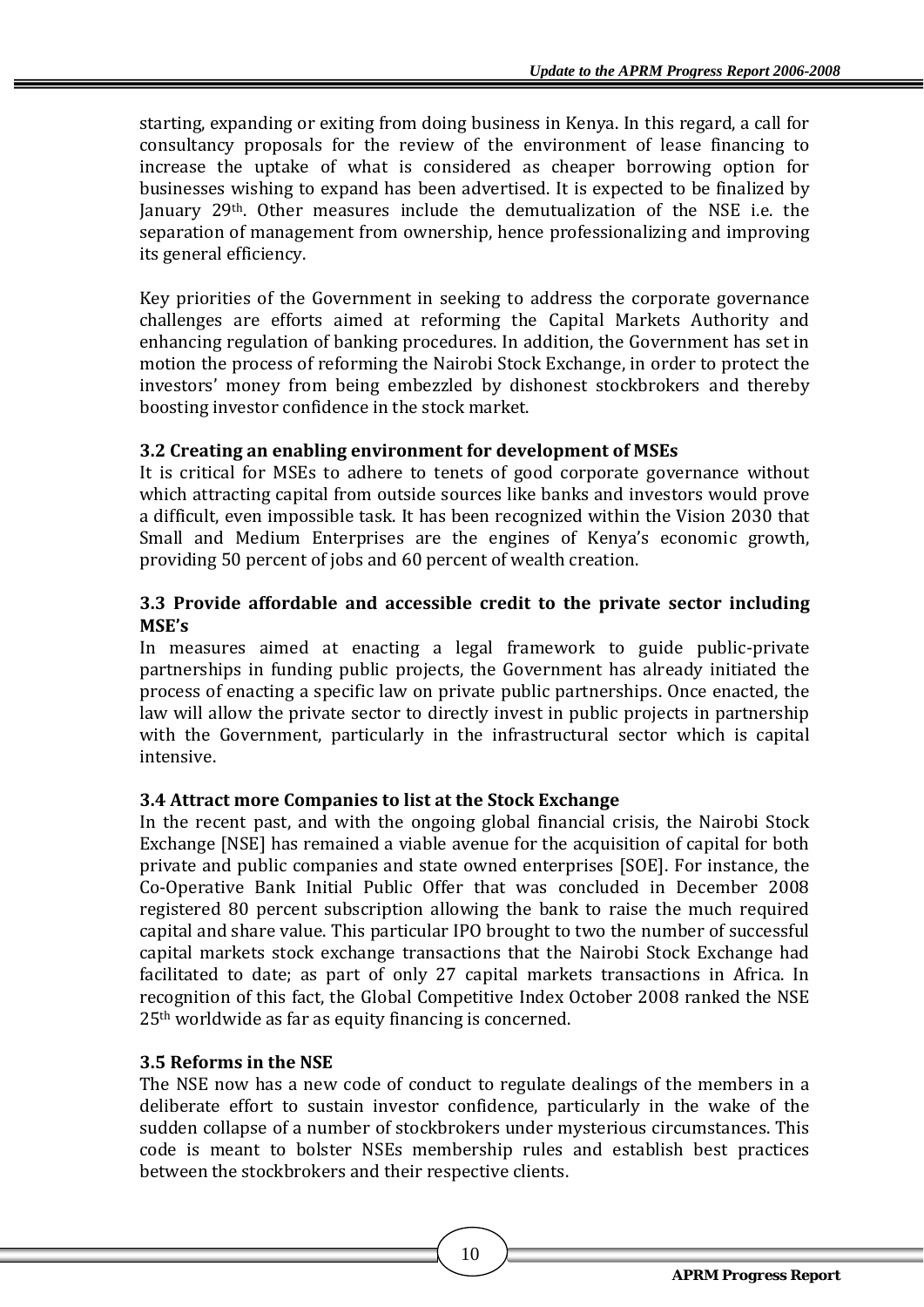Such reforms will only be successful if the clients are well informed about the operational aspects of the stock exchange. In an effort to create an informed and empowered client base, the NSE has also been engaged in a number of ventures aimed at boosting investor confidence through training and education by use of advanced ICT platforms. Some of these platforms include the Smart Youth Challenge which aims at educating the vouth on practical investment opportunities in the stock exchange through online knowledge networks, the Exchange Magazine that provides an in depth analysis of the regional market.

The Capital Markets Authority [CMA] continues to execute its mandate of upholding market integrity and safeguarding the interests of all market participants. Through assistance from the Ministry of Finance, the Authority has completed a diagnostic review of its current supervision processes with a view to profile the risks of each of its licensees for effective monitoring. This will guide the CMA as it seeks to introduce more stringent oversight mechanisms and compliance rules. In this exercise, the CMA is expected to borrow heavily from its regulatory counterpart in the financial markets; the Central Bank of Kenya, by adopting a risk-based management approach.

#### **3.7 Demutualization of the NSE**

In addition, Demutualization of the Nairobi Stock Exchange is a key priority for the CMA in addressing potential corporate governance challenges within the capital markets. This entails conversion of the Exchange from a mutual, member-owned not-for-profit company limited by guarantee to company limited by shares where ownership will be through shareholding and there will be separation of trading rights from ownership rights. A demutualized stock exchange will result in improved governance; greater investor participation; and competition.

This will encompass far reaching measures that will include the classification of stock brokers and investment banks according to strengths of their financial position, ability of the management team, and market exposure in terms of products and client base. It is expected that such classification will enable the CMA to monitor the market effectively, by placing extra attention on more risky ventures/firms. Hence from now onwards, stockbrokers will be required to file monthly reports on heir financial position and other important dealings. t

#### **3.8 The Finance Act 2008/2009**

Generally though, the passage of the Finance Act 2008/2009 is expected to enable the CMA enforce good corporate governance credentials in the operations of business institutions, instilling discipline in the capital markets and thereby bolstering investor confidence in the stock market. This is because the Finance Act 2008/2009 contains important amendments to the CMA Act. Some of the fresh legal requirements on investment banks and stockbrokers include the need for these institutions to inject more capital and restructure their boardrooms to instill good corporate governance and professionalism in the management of their affairs.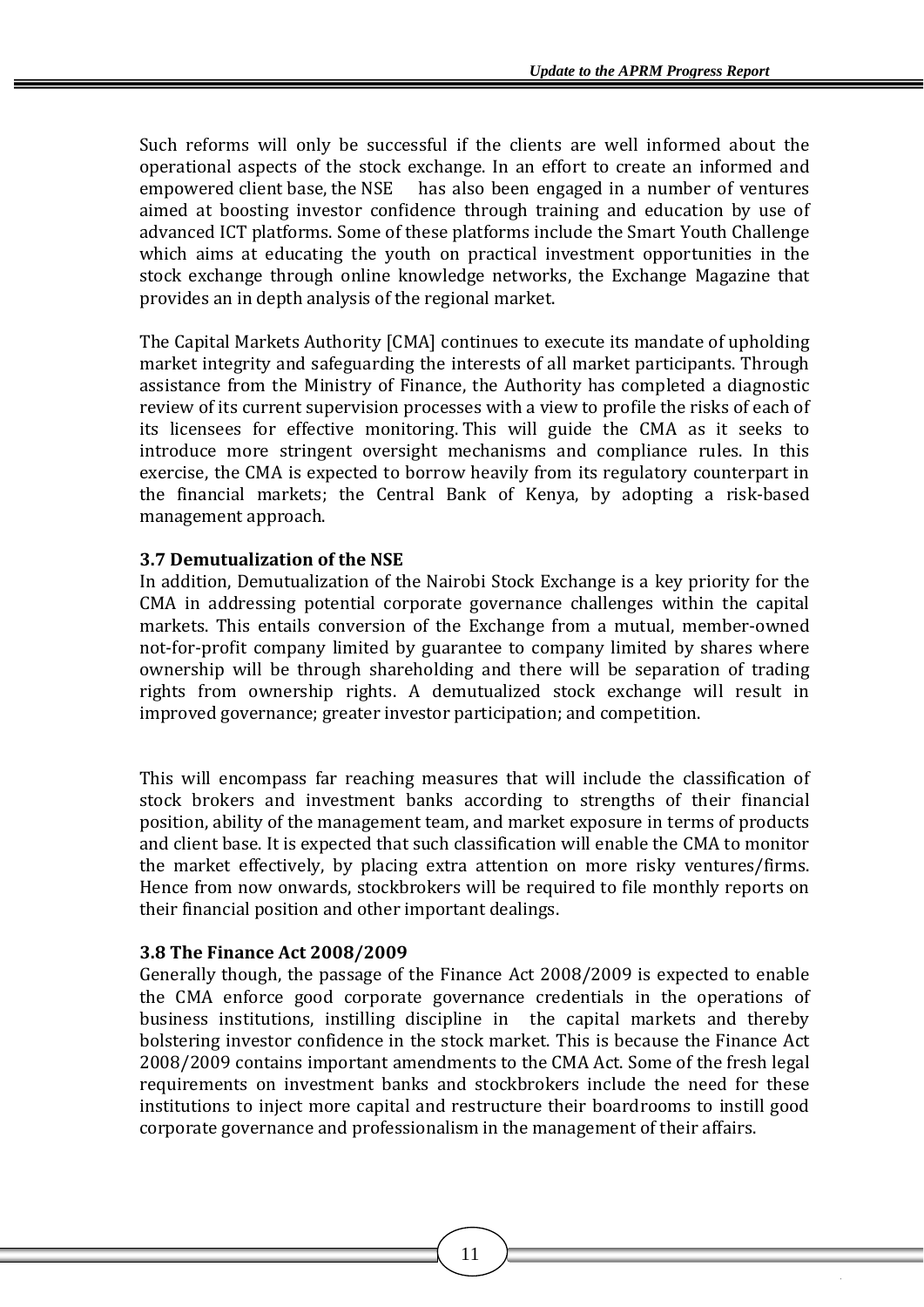Indeed, the Kenyan corporate world is not overly immune from the global financial turmoil that is prevalent today. Hence in an effort to cushion the Kenyan economy, the Finance Act would enable the CMA move to instill transparency in the fast growing collective investment vehicles, such as Unit Trusts and pension funds, as a way of forestalling irrational risk taking, a major contributive factor to the current global financial crisis.

# **3.9 Infrastructure**

# **[a] Launch of the Nairobi Metropolitan Development Program**

The Ministry of Nairobi Metropolitan Development launched an ambitious program the 'Nairobi Metro 2030' on 15th December, 2008 seeking to establish a world‐class business setting, recognized nationally, regionally and globally as a centre of business excellence. The program seeks to build on Nairobi's strengths of finance, trade and business services; tourism; human resource development as well as sports and leisure.

To ease the constant road congestion and traffic jams in Nairobi a large expansion area has been earmarked within the Nairobi Metro 2030. The proposed Nairobi Metro Region extends over some 3,000 square kilometers that substantially depend on the city for employment and social facilities. This has also been spurred by the rapid population growth registered in the surrounding areas such as Kiambu, Thika, Muranga, Machakos and Kajiado. It has thus become difficult to separate Nairobi City from this wider metropolitan region.

Planning for the Nairobi Metropolitan Region will initially cover a radius of 40 Kilometers despite the functional area covering approximately 100 Kilometers. The proposed Nairobi Metropolitan Region comprises of 15 independent local authorities including the City Council of Nairobi.

# **[b] Railway Network**

The Government unveiled plans seeking to install a standard gauge rail line from the Port of Mombasa to most of the landlocked countries in the Eastern Africa region on 12th November, 2008. Officials from neighboring states had endorsed this proposal which was set to establish a rail network traversing and inter-linking nations in the Greater Lakes region including Uganda, Southern Sudan, Democratic Republic of Congo, Rwanda, Burundi through to Ethiopia.

# **[c] Fully integrate ICT in the economy**

The Kenya Communications [Amendment] Bill was passed into law by Parliament and assented to by the President on  $30<sup>th</sup>$  December 2008. It was envisaged that the proposed amendments would help streamline and introduce regulatory provisions in electronic transactions and broadcasting which are presently weak. This was to be done by transforming and empowering the Communication Commission of Kenya nto a full fledged information and communications technology sector regulator. The i Bill sought to address the following policy objectives;

(a) Create regulatory, advisory and dispute resolution bodies to support the implementation of the national information and communications technology policy;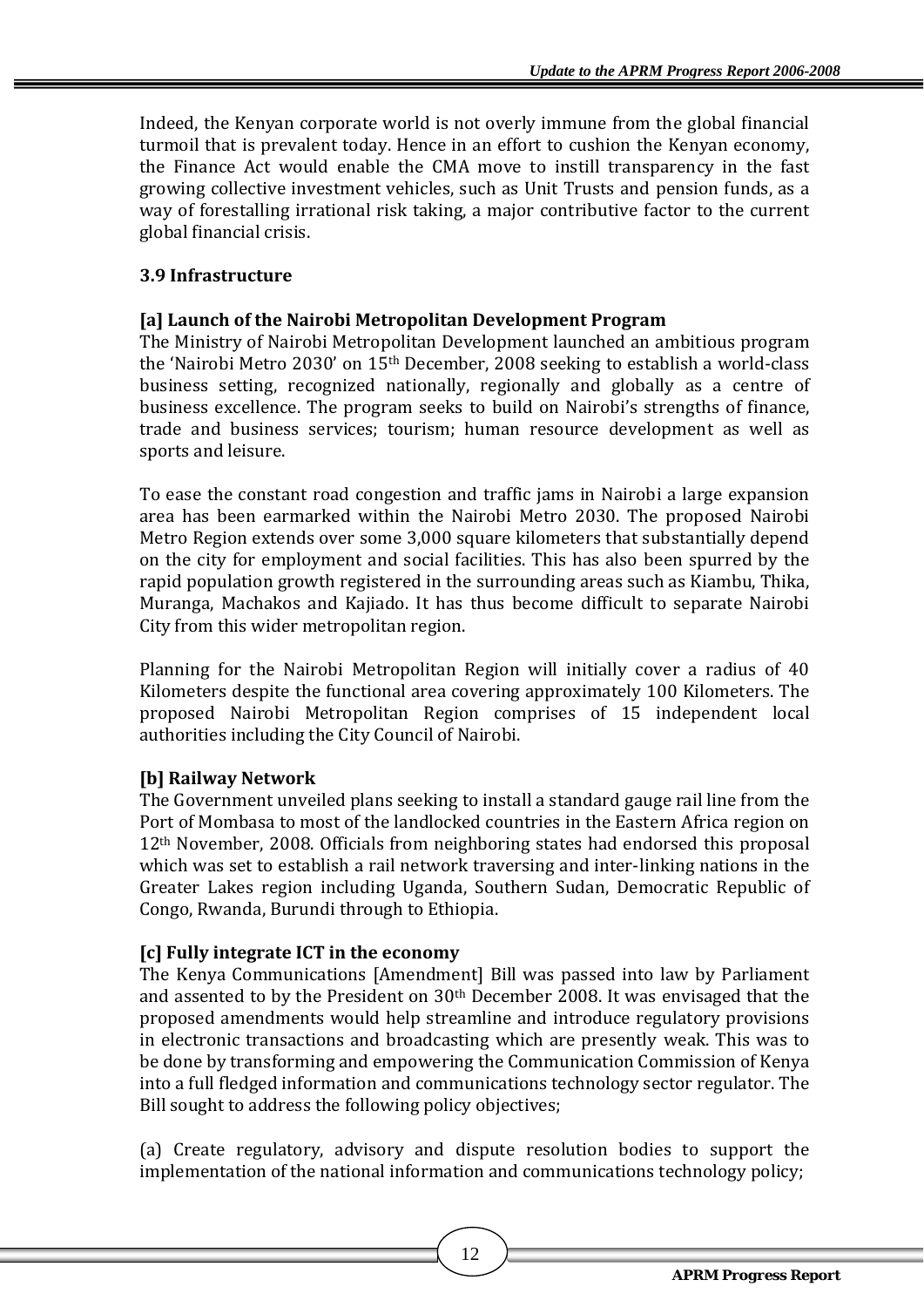(b) Provide a new regulatory framework for broadcasting stations and services;

(c) Provide for the licensing of certification service providers and country top level domain administers; and

d) Provide for electronic transactions‐related offences including cybercrime and ( reprogramming of mobile telephones.

Regarding Broadcasting, the Bill, *inter alia*, proposes for the empowering of the Commission to license, and regulate broadcasting services as well as promote the development of local content in addition to allocating frequencies. The Bill further sought to enable the Commission to set standards for the manner, time and type of programmes to be broadcast by licensees and sets up a mechanism for handling complaints by the public against broadcasters. In Electronic Transactions, the Bill provides for legal recognition of electronic records and signatures; creates new offences with respect to electronic records and transactions including cyber crime, destruction of electronic records and reprogramming of mobile telephones.

However, following the passage of this Bill into law, members of the media fraternity and a majority of stakeholders rejected the law on the basis of the regulation of broadcasting, which was considered injurious to the general vibrancy of the media industry and press freedom. The Government is re‐considering the law in order to ensure that concerns raised by the media are taken care of, while appropriately integrating ICT into economic development.

In addition, two other mobile phone operators, Orange and Econet, have been licensed and have since commenced operations. This is expected to nurture healthy among telecommunication service providers hence easing ommunication costs for Kenyans. c competition

# **3.10 Taxation**

In the Financial Year 2008/09, the Kenya Revenue Authority (KRA) is expected to collect Kshs. 492.9 Billion representing a growth of 13.6% over the Kshs. 433.9 Billion collected in 2007/08. The KRA continues to register impressive returns despite the less than promising economic environment leading into the second quarter. This progress can be attributed to sound administrative measures put in place by the KRA including taxpayer audits, recruitment of staff to enhance capacity, an effective debt management plan, the implementation of 24 hours a day operation at Mombasa and major border points, efforts at port decongestion, post clearance audits, mobile licensing and Transport Licensing Board production of security printed logbooks among others.

In addition, the Kenya Revenue Authority commenced piloting of the Integrated Tax Management System (ITMS) in December 2008 with the pilot run for e‐ registration of taxpayers. Preliminary analyses of the 44 taxpayers, who have been registered through the new system, indicate that the piloting has gone on smoothly. Piloting for this module will continue in a controlled environment with access available only to the pilot firms. After the pilot period, the system will be rolled out to other KRA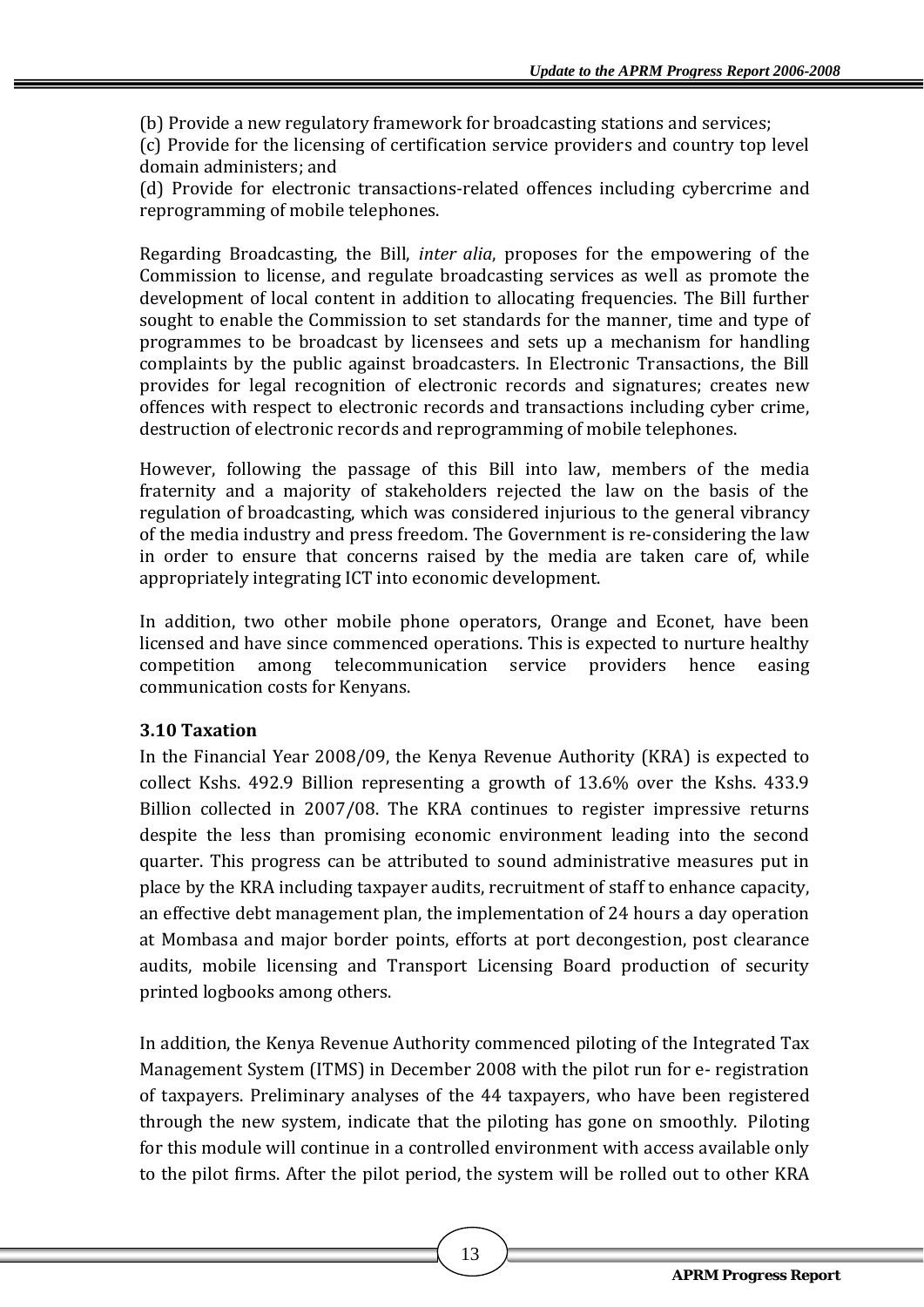regions. This is expected to enhance tax collection and to ease the operational aspects of tax payment, since tax payers will be able to file their returns and pay their taxes from their offices from March 2009 when the system is expected to be formally commissioned. In addition, the new system will enable the speeding up of VAT refunds by the KRA.

# **3.11 Aggressive and sustained marketing of Kenya and its products internationally**

In response to this need, in March 2008 the Government launched the Brand Kenya Program aimed at boosting the country's image abroad and carrying out sustained marketing of its products abroad. In this regard, plans to establish a new board to brand and market Kenya abroad are at an advanced stage. This new State Corporation, to be known as the Brand Kenya Board, will come up with strategies that will help improve the country's profile and reputation abroad.

It will be the first time that modern marketing techniques will be used to sell the country and its products.

In doing so, Kenya will be joining the ranks of countries such as South Africa, Egypt, the US, Uganda, Australia and the Bahamas, which are branded and sold abroad as commodities. The State Corporation will step up efforts of repairing the country's image abroad dented by the post-election violence.

In addition, the Government through the Kenya Tourism Board and the Kenya Wildlife Services has embarked on such missions worldwide. This can be attributed to the fact that tourism earnings in the first half of 2008 were substantially reduced as a result of the post-election violence.

# **4.0 SOCIOECONOMIC DEVELOPMENT**

# **Introduction**

Government efforts to promote socio‐economic development have continued during July 2008-January 2009. Most importantly, Kenya remained peaceful during that time, after the wake-up call of the post-election violence in the first months of 2008.

The "*Well Being in Kenya*" Report, launched in November, 2008, sought to provide a detailed socioeconomic profile of Kenya based on the Kenya Integrated Household Budget Survey 2005/06. The analysis shows that Kenya experienced rapid socio‐ economic development in the last few years, which will, however, be difficult to sustain in the face of rapid population growth and high poverty levels in some regions. The Report warns that large household sizes especially for the poor, relatively low levels of education and high dependency on agricultural incomes may trap the poor in a vicious cycle of poverty, unless targeted programmes are designed and implemented.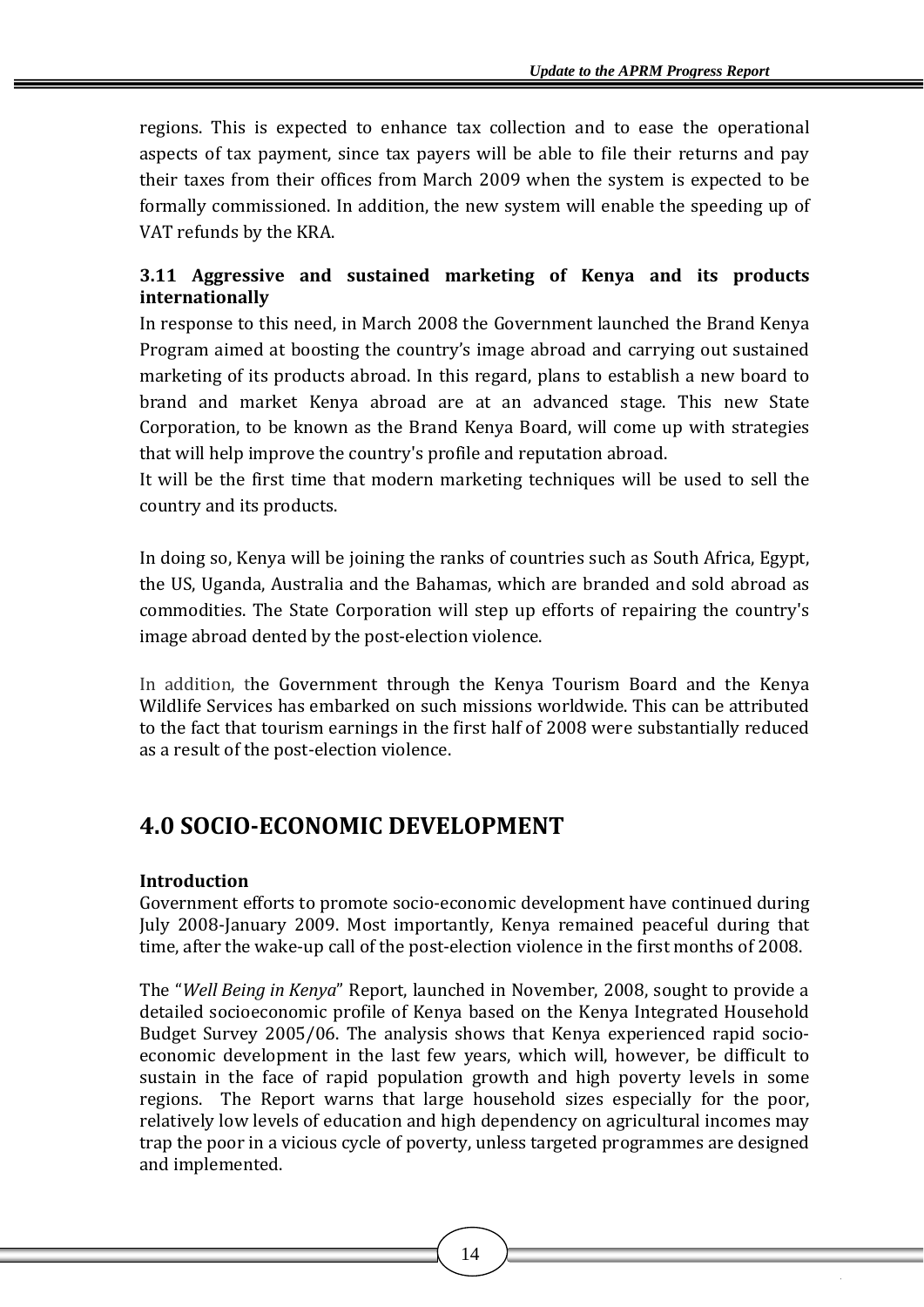# **4.2 Promoting selfreliance in, and building capacity for, selfsustaining development**

In the first quarter (July – September 2008), the Kenya Revenue Authority had, for the first time since 2002, been collecting less taxes than estimated. However, in the second quarter (October to December 2008), tax collection surpassed the target of KSh 120.4 billion by 1.8 billion. The Kenya Revenue Authority is confident it will meet the annual target of Ksh. 463 billion in 2009. Expectations had been that the half vear target could be met, but the fact that Members of Parliament rejected a proposal by the Treasury to have their allowances taxed, contributed, among other factors, to the failure to meet the half year target. This refusal will also make it more difficult to educate the public on the benefits of paying taxes.

*Voices on the refusal of MPs to have their allowances taxed:* 

- *Citizens expect a Parliament that considers the payment of taxes a civic obligation, rather than an act of 'charity' or 'philanthropy'.*
- *Most of the participants at the APRM Dissemination workshops wondered why they were being taxed on their meager earnings while the MPs who earn hundreds of thousands were not being taxed.*

#### **4.3 Accelerate socioeconomic development to achieve sustainable development and poverty eradication**

The most acute threat to further reducing poverty in Kenya has been a marked rise in food prices as well as pronounced food insecurity. The Government intervened by releasing maize from the strategic grain reserve to reduce the price of flour, especially for the poor, and by importing maize.

Allegations of corruption have been made regarding both measures, which the Kenya Anti-Corruption Commission is investigating. The President declared the food shortage a national emergency.

After the post-election violence, the food shortage is this time also affecting regions that in the past generally had a food surplus, so that a total of 10 million, or one in three Kenyans, are affected. The declaration of an emergency allows international aid agencies to step in. Relief food is already being distributed to the areas most hit by food shortages, i.e. Coast, North-Eastern, and parts of Eastern Province.

# **4.3.1 Initiate programmes for poverty alleviation**

Most of the programmes to alleviate poverty are ongoing, in particular the ones under the First Medium Term Plan to implement Vision 2030. Regarding the Kenya Slum Upgrading Programme KENSUP, eight sanitation blocks have been constructed as part of efforts to improve sanitation.

An important milestone has been reached for microfinance. Kenya Women Finance Trust has at the beginning of this year become the first microfinance institution to be allowed by the Central Bank to start accepting customer deposits under the Microfinance Act. This means that more funds are available for loans to women. Before the Microfinance Act came into force in May 2008, microfinance institutions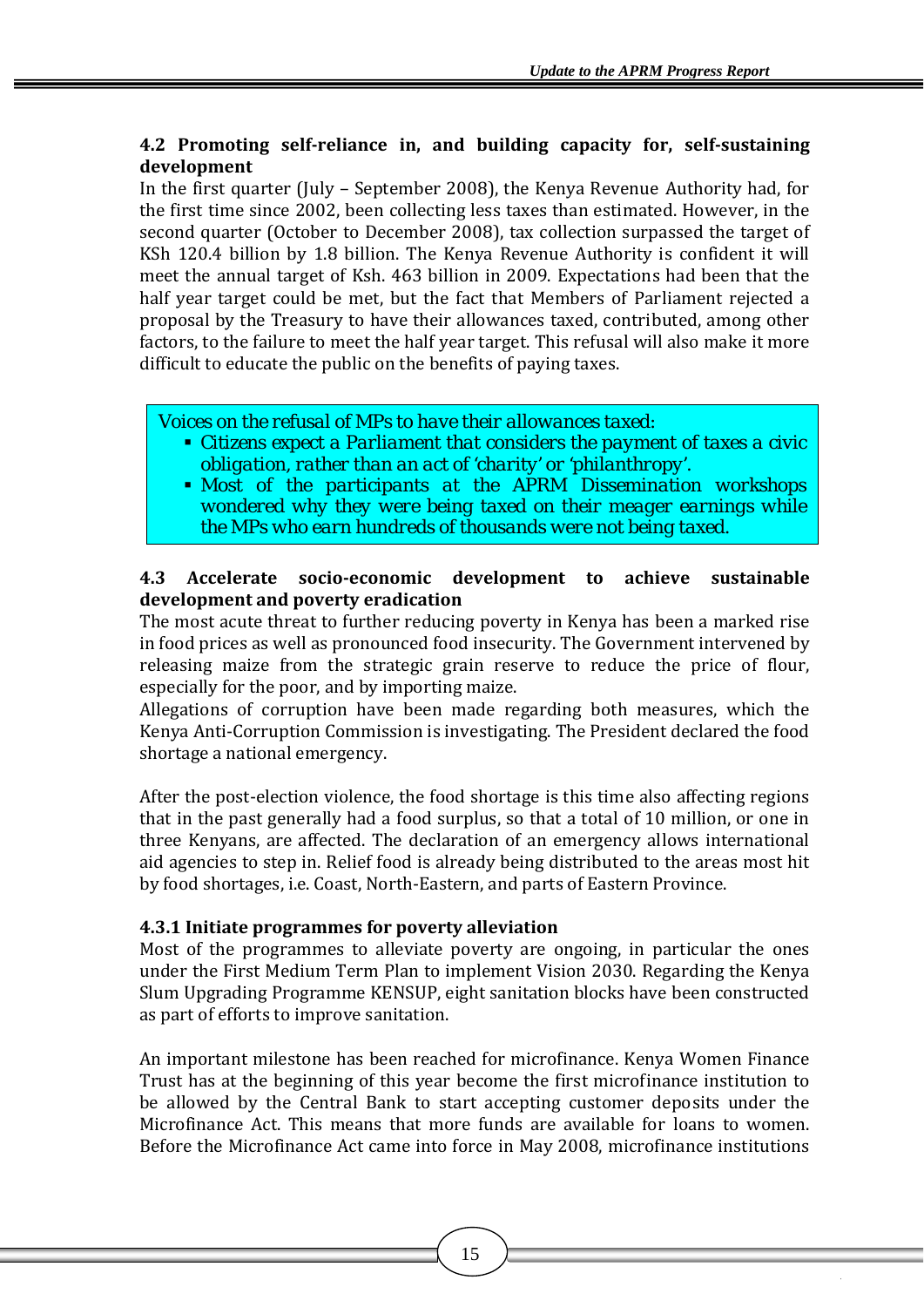w ere prohibited from taking deposits. This new measure will ensure that more f unds are available for loans to women.

#### **4.3.2 Enhance Youth Employment**

The Youth Enterprise Development Fund has developed a three year strategic plan to address the needs and aspirations of the youth, as well as past challenges. The strategic plan was launched on 10th December, 2008 by the President. The Fund also signed a Leverage Financing Partnership with four commercial banks that will increase the funds available for onward lending to the youth by Ksh 2.5billion. In another move, the Government intends to commit at least 10% of its procurement expenditure, amounting to almost Ksh. 15 billion in financial year 2007/08, to youth owned enterprises. To assist in implementation, the Youth Enterprise Fund Board started a Public Procurement Access to Youth Enterprises (PPAYE) initiative, under which it is requesting expressions of interest from youth enterprises by mid‐January 2009.

# *Voices of Citizens on Women and Youth Enterprise Funds*

- *There is lack of awareness about the Funds themselves and how to access them. Rules about collateral should be made less stringent, the repayment grace period increased, interest rates lowered and monitoring and evaluation by the Government improved.*
- *Members of the Muslim community complained that because of their faith, they cannot access the Funds.*
- *Voice of a woman: "Whenever we get the money from the Women Enterprise Fund, our husbands take advantage of that and don't go to work. All they want is to misuse the money on alcohol."*

#### **4.4 Strengthening policies, delivery mechanism and outcomes in key social development areas.**

# **4.4.1 Improve the quality of education**

In January 2008, the Government waived tuition fees at secondary schools and thus was successful in increasing access. However, due to destruction of classrooms and other school facilities during the post-election violence, the number students admitted to secondary schools is expected to drop by about 10 percent in 2009. The Ministry of Education reached an agreement with one of the teachers' union about salaries for secondary school teachers, amounting to pay increases between 35 and 168 percent, a move that could boost morale of teachers and thus quality of education.

# *Voices of Citizens on Education*

 *Parents rushed to schools last year to enroll their children in secondary schools, but the subsequent rise in the number of students per class, problems in making tuition money available to schools, rise in fees other than for tuition created problems and lowered the quality of education, especially in boarding, less in day schools.*

# **4.5.1 Improvement on alternative education models**

Even after the introduction of free primary education in 2003, enrolment of girls in nomadic areas has been lagging behind. As part of a wider effort to address the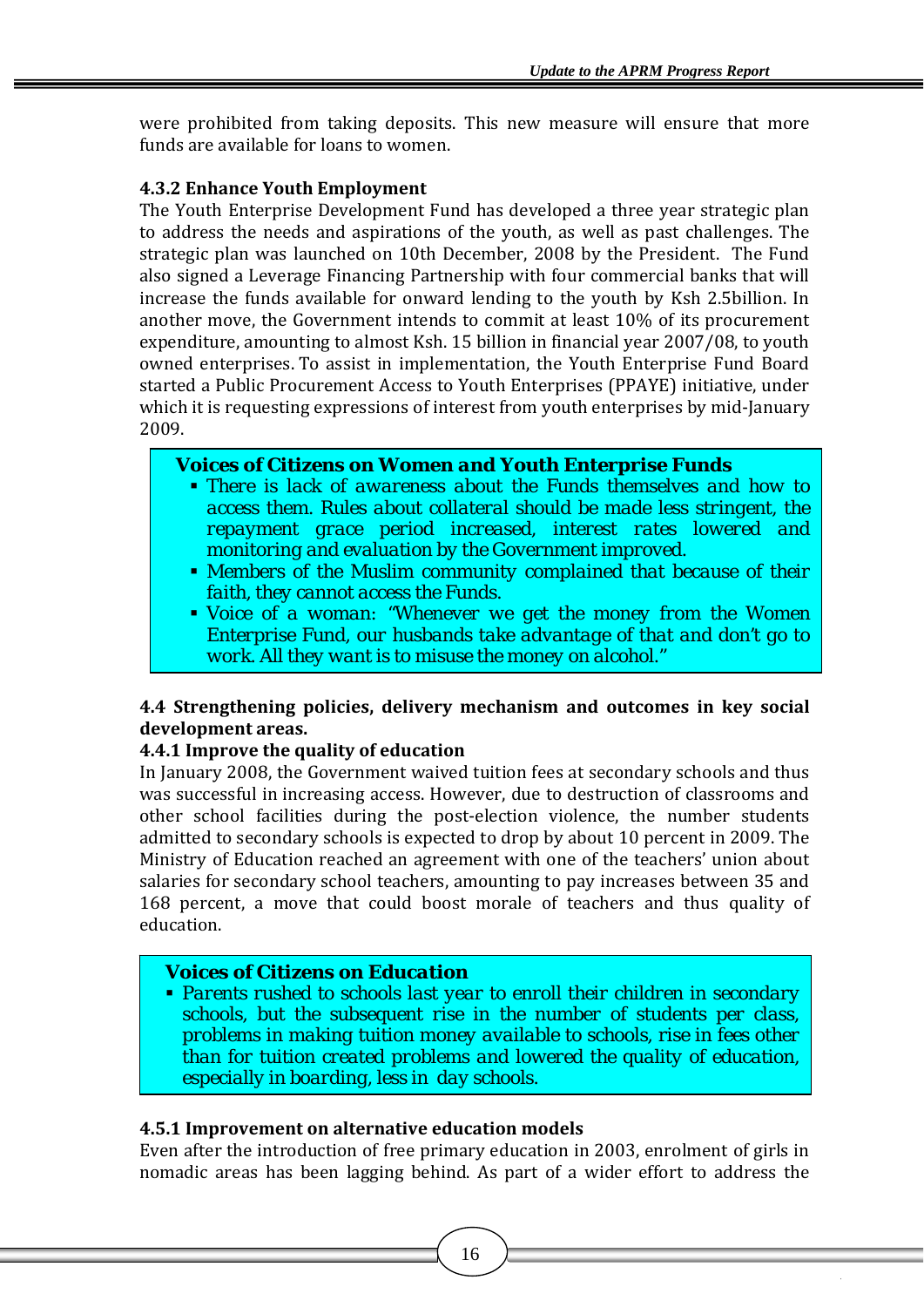problem, the government has established five mobile schools in Garissa, mostly close to water points, which move with the nomadic families. Operation of ten more such schools has been approved.

#### 4.5.2 Improved Capacity of National Environmental Management Authority **[NEMA]**

NEMA offices have now been decentralized in 140 districts. As part of the recommendations of the Environmental Impact Assessment Review Taskforce, NEMA has, as of December 1, 2008, started a decentralization programme regarding the processing of EIA reports for low risk/low impact projects at the provincial level.

The Education for Sustainable Development Implementation Strategy has been finalized and adopted by the National Environment Council. NEMA drafted an Environmental Education and Awareness for Sustainable Development Implementation Plan at the Provincial and District Levels, which is being rolled out at district level in five provinces. The Ministry of Environment and Mineral Resources has launched an Environmental Education and Awareness Initiative (EEAI) in all provinces.

In September 2008, Parliament passed the Biosafety Bill, which lays out a framework for dealing with genetically modified organisms. The Bill, formulated by the Ministry of Higher Education, Science and Technology, *inter alia* creates a National Biosafety Authority. It domesticates the provisions of the Cartagena Protocol, one of the protocols concluded under the Convention on Biological Diversity, to which Kenya is a signatory.

# **4.5.3 Improve quality and access to health services**

As part of a public-private partnership between a multinational drug company (Pfizer), the ministry of Health and Population Service International, a five year pilot project to educate mothers and health‐care workers on how to detect malaria in a child and on the importance of seeking medical diagnosis has been launched in Nyanza.

# *Voices of Citizens on Health*

 *People commended the Government for their efforts to improve health facilities. Among the problems cited were corruption, poor service delivery, unqualified doctors especially at private health centers.*

**4 .6 Ensuring affordable access to water, sanitation, finance (including micro f inance), markets, ICT, shelter and land to all citizens, especially the poor.**

#### **4.6.1 Accelerate the energy sector reform programme to ensure an adequate supply of energy**

In November 2008, the Rural Electrification Authority which came into operation in July 2007 was officially launched. Its first project was supplying energy to two schools and several homes. Additional 223 projects will be carried out in the